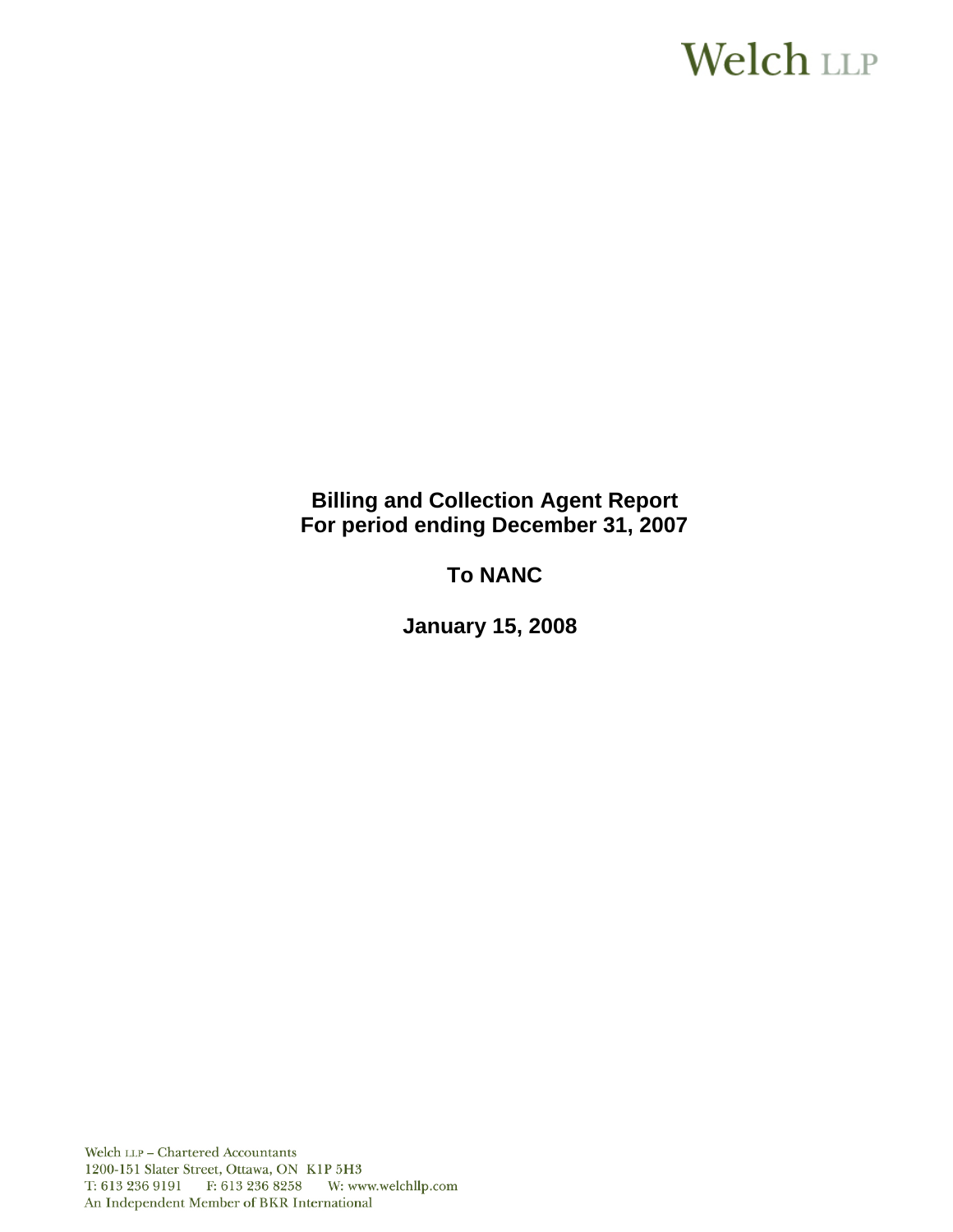## **NANPA FUND STATEMENT OF FINANCIAL POSITION December 31, 2007**

| <b>Assets</b>                                                             |           |    |            |
|---------------------------------------------------------------------------|-----------|----|------------|
| Cash Balance in bank account                                              |           | \$ | 70,620     |
| Dreyfus Government Cash Management Fund                                   |           |    | 4,274,000  |
| Receivable from US Carriers                                               | 266,156   |    |            |
| Receivable from Canada                                                    | 5,910     |    |            |
| Receivable from Caribbean countries                                       | 1,105     |    |            |
| Receivables forwarded to FCC for collection (Over 90 days)                | 149,257   |    |            |
| Allowance for uncollectible accounts                                      | (285,000) |    | 137,428    |
| Interest receivable                                                       |           |    | 14,711     |
| <b>Total assets</b>                                                       |           |    | 4,496,759  |
| Less: Accrued liabilities (see below for makeup)                          |           |    | (846, 833) |
| <b>Fund balance</b>                                                       |           | S  | 3,649,926  |
| Makeup of Accrued Liabilities (see following page for additional details) |           |    |            |
| <b>Welch LLP</b>                                                          | 19,020    |    |            |
| <b>NEUSTAR Pooling 1K Block Pooling Expenses</b>                          | 510,595   |    |            |
| <b>NEUSTAR Admin Expenses</b>                                             | 116,053   |    |            |
| Data Collection Agent - USAC                                              | 8,705     |    |            |

pANI 87,460 Fund audit 105,000 \$ 846,833

**\*\*\*\*\*\*\*\*\*\*\*\*\*\*\*\*\*\*\*\*\*\*\*\*\*\*\*\*\*\*\*\*\*\*\*\*\*\*\*\*\*\*\*\*\*\*\*\*\*\*\*\*\*\*\*\*\*\*\*\*\*\*\*\*\*\*\*\*\*\*\*\*\*\*\*\*\***

### **Other items of note**

During December 2007, the Dreyfus Government Cash Management Fund earned a rate of return of 3.93%.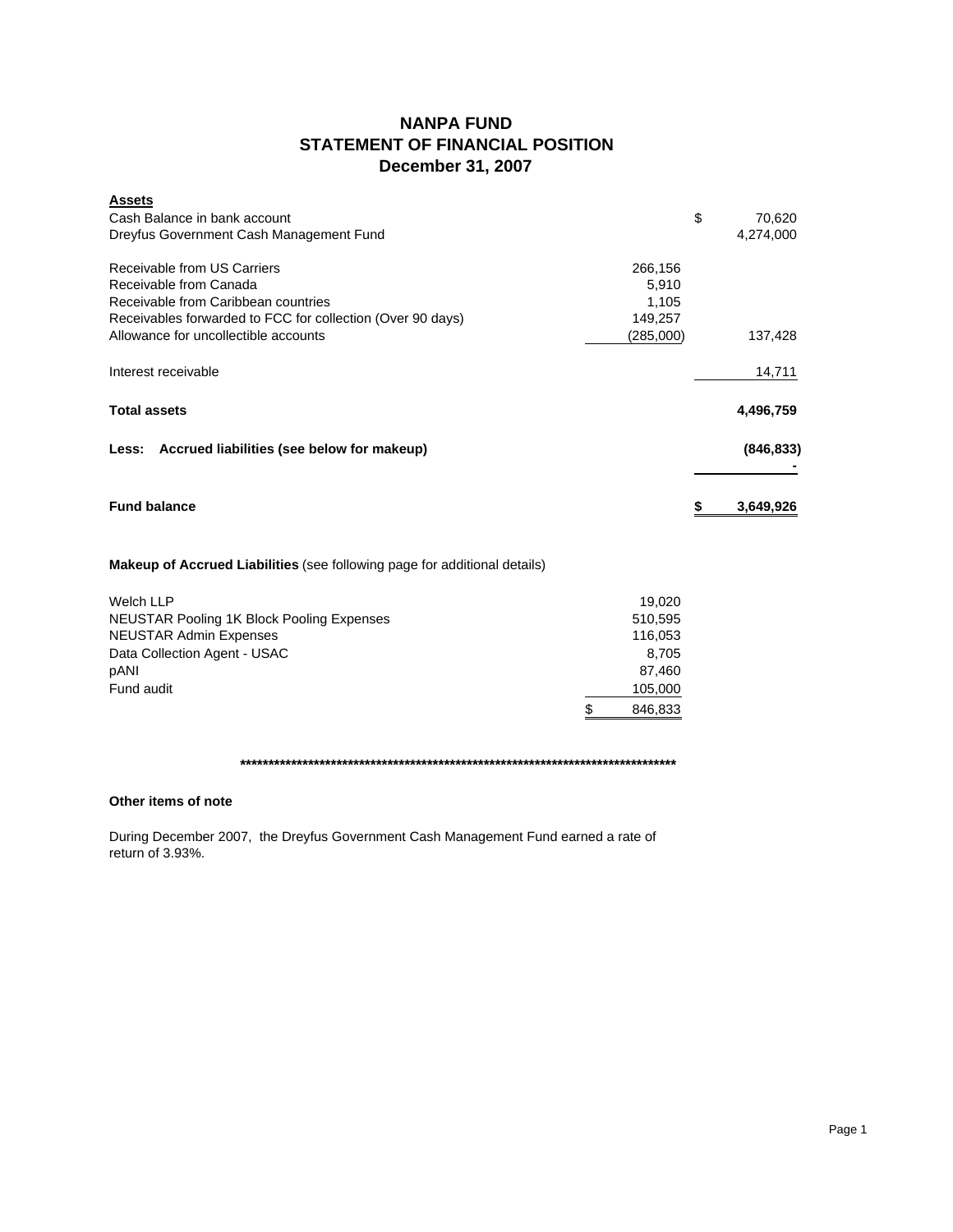#### **NANPA FUND FORECASTED STATEMENT OF CHANGES IN FUND BALANCEJULY 2007 TO DECEMBER 2008**

|                                                                     |            | Actual                 |                        | <b>Budgeted</b>        |                        |                        |                        |                          |                        | <b>Variance between</b> | <b>Estimated</b>    |                                                |                        |                          |                        |                        |                        |                        |
|---------------------------------------------------------------------|------------|------------------------|------------------------|------------------------|------------------------|------------------------|------------------------|--------------------------|------------------------|-------------------------|---------------------|------------------------------------------------|------------------------|--------------------------|------------------------|------------------------|------------------------|------------------------|
|                                                                     |            | July 07 - Nov          | Dec-07                 | Jan-08                 | Feb-08                 | Mar-08                 | Apr-08                 | May-08                   | <b>Jun-08</b>          | <b>Total</b>            | <b>Budget</b>       | forecasted balance at June<br>30/08 and budget | <b>Jul-08</b>          | Aug-08                   | Sep-08                 | Oct-08                 | Nov-08                 | Dec-08                 |
| Revenue<br><b>International Contributions</b><br>Canada             | (1)        | 35,461                 | 5,910                  | 5,910                  | 5,910                  | 5,910                  | 5,910                  | 5,911                    |                        | 70,922                  | 70,922              |                                                | 5,909                  | 5,909                    | 5,909                  | 5,909                  | 5,909                  | 5,909                  |
| Caribbean countries                                                 | (1)        | 13,970                 | $\sim$                 | $\sim$                 | <b>COL</b>             | $\sim$                 | $\sim$                 | $\sim$                   | <b>COL</b>             | 13,970                  | 13,949              | 21                                             | 13,849                 | $\sim$                   | <b>CONTRACTOR</b>      |                        | <b>CONTRACTOR</b>      | $\sim$                 |
| <b>Total International Contributions</b>                            |            | 49.431                 | 5,910                  | 5,910                  | 5.910                  | 5.910                  | 5.910                  | 5.911                    |                        | 84,892                  | 84,871              | 21                                             | 19.758                 | 5,909                    | 5.909                  | 5,909                  | 5,909                  | 5,909                  |
| Domestic Contributions - US carriers                                | (1)        | 3,364,415              | 202,384                | 199,777                | 199,777                | 199,777                | 199,777                | 199,777                  |                        | 4,565,684               | 4,530,185           | 35,499                                         | 2,354,951              | 199,777                  | 199,777                | 199,777                | 199,777                | 199,777                |
| Late filing fees for Form 499A                                      | (2)        | 8,200)                 | 800                    | $\sim$                 | $\sim$                 | $\sim$                 | $\sim$                 | $\sim$                   | 115,000                | 107,600                 | 115,000             | 7,400                                          |                        |                          |                        |                        |                        |                        |
| Interest income                                                     | (3)        | 94,389                 | 15,168                 | 15,000                 | 15,000                 | 15,000                 | 15,000                 | 15,000                   | 15,000                 | 199,557                 | 180,000             | 19,557                                         | 15,000                 | 15,000                   | 15,000                 | 15,000                 | 15,000                 | 15,000                 |
| <b>Total revenue</b>                                                |            | 3,500,035              | 224,262                | 220,687                | 220,687                | 220,687                | 220,687                | 220,688                  | 130,000                | 4,957,733               | 4,910,056           | 47,677                                         | 2,389,709              | 220,686                  | 220,686                | 220,686                | 220,686                | 220,686                |
| <b>Expenses</b><br><b>NANPA Administration</b>                      | (4), (8)   | 619,361                | 116,053                | 125,363                | 116,466                | 116,053                | 116,053                | 116,053                  | 157,732                | 1,483,134               | 1,450,340           | 32,794                                         | 118,333                | 118,333                  | 118,333                | 118,333                | 118,333                | 118,333                |
| 1K Block Pooling Administration                                     | (4), (7)   | 1,246,980              | 141,579                | 214,974                | 189,375                | 189,375                | 189,375                | 189,375                  | 189,377                | 2,550,410               | 3,200,000           | 649,590)                                       | 189,375                | 189,375                  | 189,375                | 189,375                | 189,375                | 189,375                |
| pANI                                                                | (9)        | 429,562)               |                        | $\sim$                 | $\sim$                 |                        |                        | $\overline{\phantom{a}}$ | ۰.                     | 429,562)                | 225,000 (           | 654,562)                                       |                        |                          |                        |                        |                        |                        |
| <b>Billing and Collection</b><br>Welch LLP<br>Data Collection Agent | (4)<br>(5) | 99,500<br>18,892       | 19,900<br>4,038        | 19,900<br>4,667        | 19,900<br>4,667        | 19,900<br>4,667        | 19,900<br>4.667        | 19,900<br>4.667          | 19,900<br>4.667        | 238,800<br>50,932       | 238,800<br>56,000 ( | <b>Service</b><br>5,068                        | 19,900<br>4,667        | 19,900<br>4,667          | 19,900<br>4,667        | 19,900<br>4,667        | 19,900<br>4.667        | 19,900<br>4,667        |
| <b>Annual Operations Audit</b>                                      | (6)        | - 11                   |                        | $\sim$                 | $\sim$                 |                        | <b>1999</b>            | $\sim$                   | 30,000                 | 30,000                  | 30,000              | $\sim$                                         |                        | $\blacksquare$           |                        |                        |                        |                        |
| Carrier Audits                                                      | (10)       |                        |                        |                        |                        | 700,000                |                        |                          |                        | 700,000                 | 700,000             |                                                |                        |                          |                        |                        |                        |                        |
| Bad debt expense (recovery)                                         | (11)       | 60.342                 | 72,800                 | $\sim$                 |                        | $\sim$                 | $\sim$                 | $\sim$                   | $\sim$                 | 133,142                 | <b>Contract</b>     | 133.142                                        |                        | $\overline{\phantom{a}}$ | $\sim$                 | $\sim$                 |                        | $\sim$                 |
| <b>Total expenses</b>                                               |            | 1,615,513              | 354,370                | 364,904                | 330,408                | 1,029,995              | 329,995                | 329,995                  | 401.676                | 4,756,856               | 5,900,140           | (1, 143, 284)                                  | 332,275                | 332,275                  | 332,275                | 332,275                | 332,275                | 332,275                |
| Net revenue (expenses)                                              |            | 1,884,522              | 130,108)               | 144,217) (             | 109,721) (             | 809,308)               | 109,308) (             | 109,307) (               | 271,676)               | 200,877 (               | 990,084)            | 1,190,961                                      | 2,057,434              | 111,589)                 | 111,589)               | 111,589)               | 111,589)               | 111,589)               |
| Opening fund balance                                                |            | 1,895,512              | 3,780,034              | 3,649,926              | 3,505,709              | 3,395,988              | 2,586,680              | 2,477,372                | 2,368,065              | 1,895,512               | 1,990,084           | 94,572)                                        | 2,096,389              | 4,153,823                | 4,042,234              | 3,930,645              | 3,819,056              | 3,707,467              |
| <b>Closing fund balance</b>                                         |            | 3,780,034              | 3,649,926              | 3,505,709              | 3,395,988              | 2,586,680              | 2,477,372              | 2,368,065                | 2,096,389              | 2,096,389               | 1,000,000           | 1,096,389                                      | 4,153,823              | 4,042,234                | 3,930,645              | 3,819,056              | 3,707,467              | 3,595,878              |
| Fund balance makeup:                                                |            |                        |                        |                        |                        |                        |                        |                          |                        |                         |                     |                                                |                        |                          |                        |                        |                        |                        |
| Contingency<br>Surplus                                              |            | 1,000,000<br>2,780,034 | 1,000,000<br>2,649,926 | 1,000,000<br>2,505,709 | 1,000,000<br>2,395,988 | 1,000,000<br>1,586,680 | 1,000,000<br>1,477,372 | 1,000,000<br>1,368,065   | 1,000,000<br>1,096,389 | 1,000,000<br>1,096,389  | 1,000,000           |                                                | 1,000,000<br>3,153,823 | 1,000,000<br>3,042,234   | 1,000,000<br>2,930,645 | 1,000,002<br>2,819,054 | 1,000,003<br>2,707,464 | 1,000,004<br>2,595,874 |
|                                                                     |            | 3,780,034              | 3,649,926              | 3,505,709              | 3,395,988              | 2,586,680              | 2,477,372              | 2,368,065                | 2,096,389              | 2,096,389               | 1.000.000           |                                                | 4,153,823              | 4,042,234                | 3,930,645              | 3,819,056              | 3,707,467              | 3,595,878              |
|                                                                     |            |                        |                        |                        |                        |                        |                        |                          |                        |                         |                     |                                                |                        |                          |                        |                        |                        |                        |

**Assumptions:**

(1) The US carrier contributions for the period from July 2007 to June 2008 is based upon actual billings. 2007/08 International carrier revenue is based on actual. The contributions for July to November 2008 are estimates

**(2)** These fees represent the \$100 late filing fee charged to those companies that do not file the Form 499A by the due date.

**(3)** Interest income projections are estimates

**(4)** The expenses for the NANPA Administration, 1K Block Pooling and Welch LLP are based on contracts in force. NANPA Administration contract expires June 2008.

The expense for NANPA Administration for July - December 2008 is based on the current contract.

**(5)** The expense for the Data Collection Agent is based on estimate of costs by USAC for the 2007 calendar year.

(6) \$45,000 for 2004/05 and \$30,000 each has been accrued for 2005/06 and 2006/07 fiscal years for the annual operations audit. The contract will be awarded once the FCC reviews some contractual issues regarding the audit

**(7)** The January forecasted amount includes the forecasted monthly billing of \$189,375 plus the cost of submitted change orders of \$25,599

**(8)** The January forecasted amount includes the forecasted monthly billing of \$116,053 plus approved changes orders of \$10,494

(9) The cost for pANI of \$87,460 has been provided for as per approved change order #48. It is to cover the time period from initiation to August 14, 2007. Interim p-ANI administration is now covered under the new Pooling

(10) The budget allowed \$700,000 for 16 carrier audits. There were no audits conducted in the calendar year 2007 to date. The FCC is revising the procurement procedure and will not be conducting any audits until this is in

**(11)** The allowance covers all accounts considered potentially uncollectible at December 31, 2007. This will be covered by the contingency allowance.

#### **Reconciliation of Forecast at June 30, 2008 to Budget**

| Budgeted fund balance at June 30/08 - contingency                            | 1000000    |
|------------------------------------------------------------------------------|------------|
| Shortfall in fund incurred between budget period (March 2007) and June 2007  | (94, 572)  |
| Additional billings in July to December 2007                                 | 35,520     |
| Late filing fees (reversal) for Form 499A - 2006                             | (7, 400)   |
| Additional interest earned to date over budget                               | 19,557     |
| Adjustment to June NANP Admin estimate to actual                             | 7,000      |
| NANP Admin change orders#6, 7, 8, 9.10, 11, 12 and 13 not budgeted for       | (39, 794)  |
| Data Collection fees - Adjust March to October estimates to actual           | 5,068      |
| Bad debts not budgeted for                                                   | (133, 142) |
| Annual operations audit - 2005, 2006 and 2007 not performed yet              |            |
| Unexpended budget for carrier audits not performed in 2006/07 budget year    |            |
| Adjustment of interim p-ANI costs to actual (over budgeted) based on CO#48   | 429,562    |
| p-ANI costs included in Pooling contract - not a separate item as budgeted   | 225,000    |
| Change order #46 cancelled, adjustments to CO #44,47,49 and 51 from budge    | 9,439      |
| Pooling Change Order #51 not budgeted                                        | (16, 987)  |
| Adjustment for Pooling based on actual contract from mid August to June 30th | 763,212    |
| Adjustment to April to mid August 2007 Pooling bill estimates to actual      | 218,635    |
| Pooling - award fee                                                          | (9,056)    |
| Pooling - merit bonus re old contract (Jan 1/07 to August 14/07)             | (183, 805) |
| Pooling - Fixed fee re old contract (Jan 1/07 to August 14/07)               | (131, 848) |
| Forecasted Fund balance at June 30/08                                        | 2,096,389  |